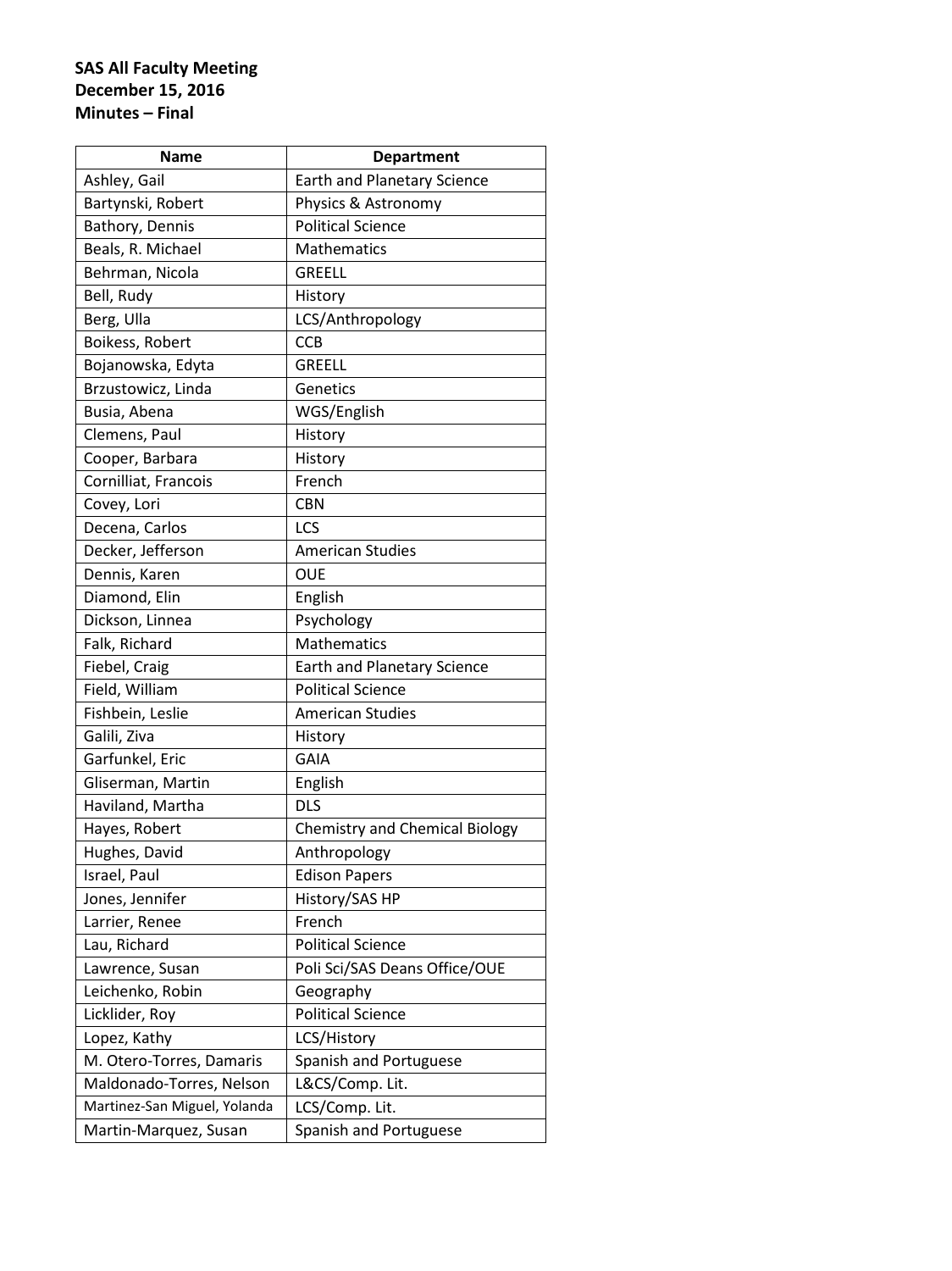| Masschaele, Jim      | <b>SAS Deans Office/History</b> |
|----------------------|---------------------------------|
| Mclean, Paul         | Sociology                       |
| Moehling, Carolyn    | Economics/SAS Deans Office/OUE  |
| Murphy, Andrew       | <b>Political Science</b>        |
| Naqvi, Fatima        | <b>GREEL</b>                    |
| Neigeborn, Lenore    | <b>Academic Services</b>        |
| Nerleker, Anjali     | AMESALL                         |
| Parker, Andrew       | French/Comp. Lit.               |
| Piehl, Anne          | Economics                       |
| Piroux, Lorraine     | French                          |
| Prusa, Tom           | Economics                       |
| Ramsamy, Edward      | Africana Studies                |
| Rendsberg, Gary      | Jewish Studies                  |
| Rennie, Nicholas     | <b>GREELL</b>                   |
| Robolin, Stephanie   | English                         |
| Safir, Ken           | Linguistics                     |
| Schneider, Laura     | Geography                       |
| Schroeder, Richard   | SAS Deans Office/Geography      |
| Schwartz, Marcy      | Spanish and Portuguese          |
| Scott, Kathleen      | <b>CBN</b>                      |
| Shandler, Jeffrey    | Jewish Studies                  |
| Sharp, Jane          | Art History                     |
| Sheflin, Neil        | Economics                       |
| Shockley, Evie       | English                         |
| Sidlauskas, Susan    | Art History                     |
| Simmons V., Richard  | Asian Languages and Cultures    |
| Smith, D. Randall    | Sociology                       |
| Sopher, Barry        | Economics                       |
| Stephens, Michelle   | English                         |
| Stephens, Tom        | Spanish and Portuguese          |
| Stevens, Camilla     | LCS                             |
| Stoerger, Sharon     | SC&I                            |
| Swenson, James       | SAS Deans Office/French         |
| Takacs, Sarolta      | History                         |
| Thuno, Erik          | Art History                     |
| Van Buskirk, Emily   | <b>GREELL</b>                   |
| Vettorio, Alessandro | Italian                         |
| Vicario, David       | Psychology                      |
| Walker, Janet        | Asian Languages and Cultures    |
| Wasserman, Mark      | History                         |
| Weingart, Michael    | Mathematics                     |
| Williams, JoAnne     | <b>SAS Deans Office</b>         |
| Yanni, Carla         | Art History                     |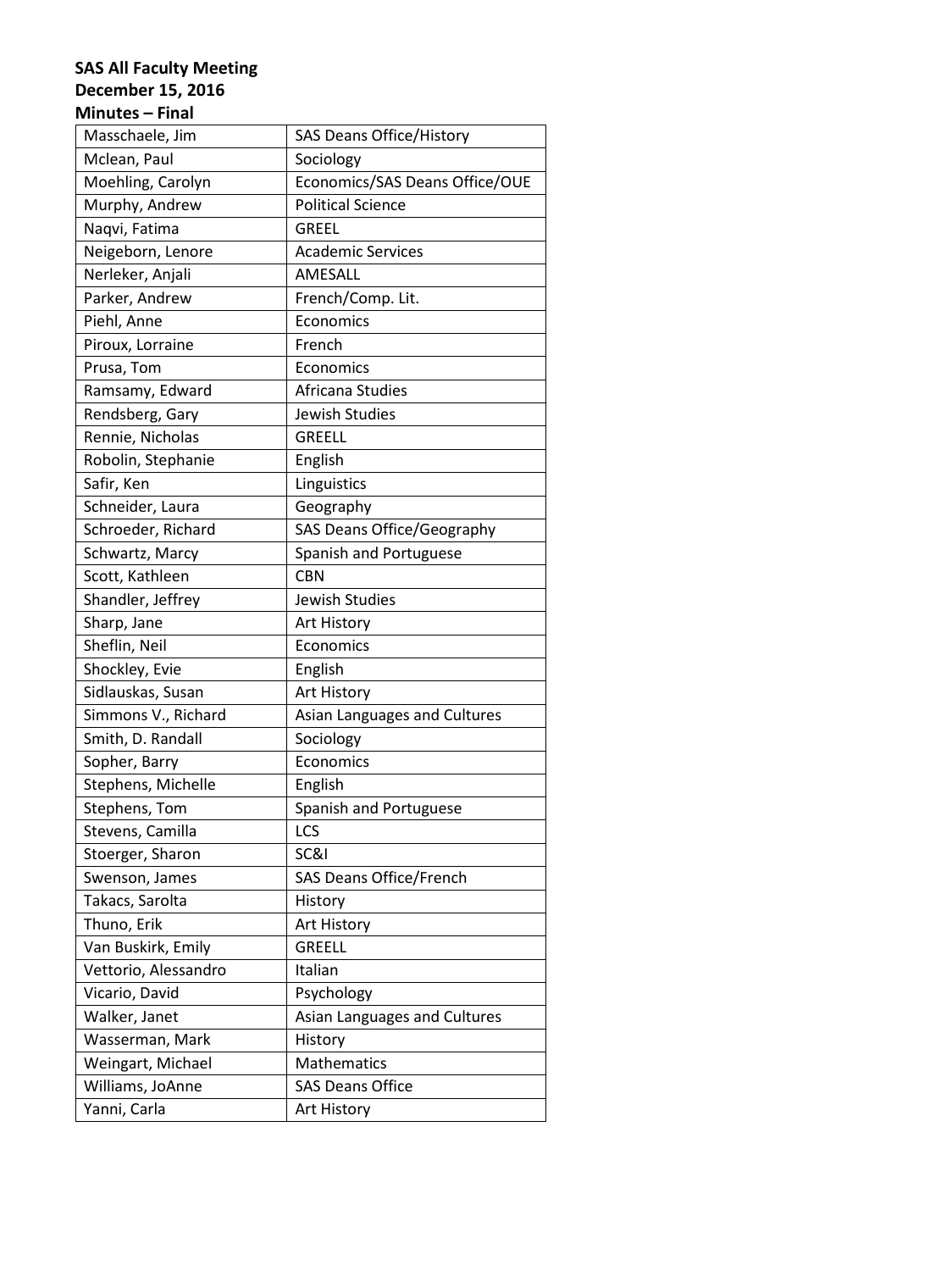1. Call to Order

2. Acceptance of the agenda. Agenda was accepted.

3. Acceptance of the minutes from the SAS Faculty Meeting of May 3, 2016. Text of minutes can be viewed at: http://sas.rutgers.edu/for-faculty/25-faculty-a-staff/1611-sas-faculty-meeting-minutes Minutes were accepted.

4. \*Report from the Curriculum Committee – Dennis Bathory, Committee Chair Highlights:

55 new courses approved; 79 courses changed; 11 courses dropped; 4 changes in major and minor requirements. Some new programs include:

New certificate in Philosophy, Politics and Economics

New BA-JD 6 year program. Questions ensued about details of the program. Susan Lawrence VP for Undergraduate Education explained that the BA-JD is a collaboration between SAS and the Rutgers Law School. Students will complete an SAS major and core requirements and will also do their first year of law school as part of the BA. They will then continue on to the final two years of law school, assuming they meet admission requirements. SAS undergraduate tuition will be charged throughout the full three years of the law degree. The JD part will substitute for a minor.

New minor in Critical Intelligence Studies. A number of concerns were voiced by faculty about safety issues that might arise for students, faculty, and in-country associates if courses are associated with the minor (due its source of funding). Particular concern was raised about area studies classes that might be listed as electives. Further discussion ensued about how to address these concerns and the decision was taken to remove listings of elective courses from the Minor. Specific course references will be replaced by a generic requirement that students take courses that expose them to global cultural diversity. Elective courses will be approved by the program advisor on a case-by-case basis.

Report from the Curriculum Committee was approved.

5. \*Report from the Core Requirements Committee – Carolyn Moehling, Associate Dean for Undergraduate Education

\*Curriculum Committee and CRC reports will be posted on the SAS OUE website at the following URL: http://sasoue.rutgers.edu/33-policies-resources/faculty-resources/sas-affiliates-faculty-meetings/144-dec-15- 2016

Highlights: 14 new courses certifications including 1 new signature course; 2 revised certifications; 3 course retirements; 2 courses denied.

The committee also recommended approval of two minors from the Bloustein school for SAS students (Health Administration, Urban Planning and Design). This proposal would open all 5 of the Bloustein minor programs to SAS students. Questions were raised about whether students doing a Bloustein major would need an SAS minor or vice versa. The answer was that student can do a Bloustein major and minor and get an SAS major.

Discussion ensued about need for more consultation across departments about similar courses e.g. Africa courses offered in African studies and in History. The idea of having searchable key words available for each course was suggested. Efforts are currently underway to revise the course schedule planner to allow students to more easily search for courses.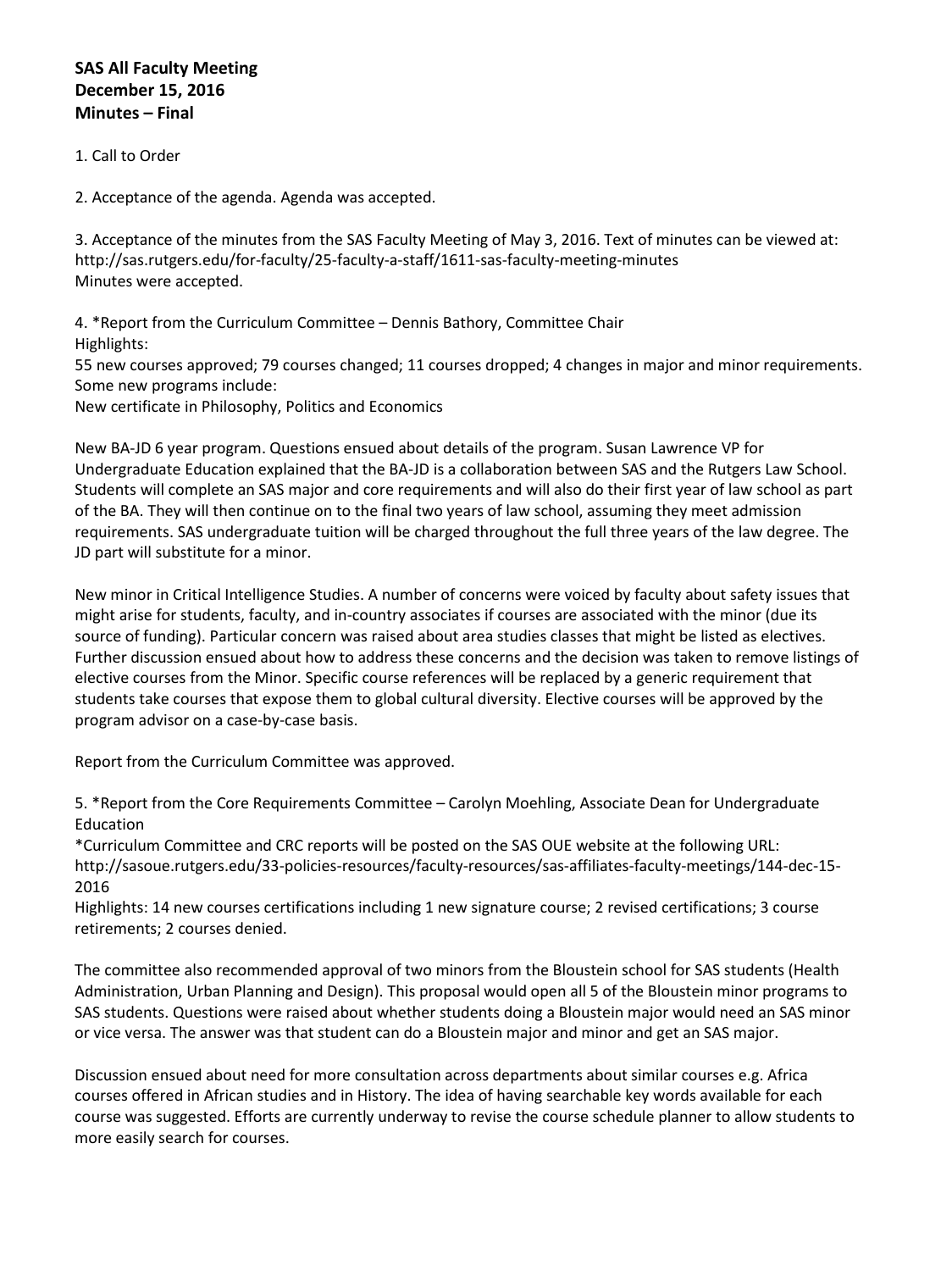Discussed turned to the issue of competition for SAS students among SAS departments due to RCM. Dean Peter March noted that plans to implement RCM have begun at the department level. The Dean's office will be creating RCM like budgets for the departments but departments will not be stand-alone responsibility centers. A goal is to get departments to work collaboratively and to find budget tools to support the goals of crosscollaboration. Further discussion ensued about effects of course size minimums on competition for students between SAS departments.

CRC report was approved.

6. Report from the Core Evaluation Committee – Barry Sopher, Committee Chair

CEC starting in 2015 to evaluate the current core curriculum. They have completed their report and will be submitting it to Dean March shortly.

The forthcoming report will be making recommendations in the following areas (subarea recommendations are illustrative and incomplete):

1. Creating a more workable core for the students, e.g.:

-upgrade the technical system that students use -- make the system easily searchable and clear for

students. eg. how often courses are offered

-Core courses should be offered regularly

-Core courses should have syllabi available

- -Goal is to address scheduled and other practical issues
- 2. Refining the goal-based curriculum, e.g.:

-simplify goals

-clarify the difference between learning goals and requirements

-clarify the difference between historic and 21c goals

-maximum of 2 core reqs should be allowed per course

-add questions about learning goals to course evaluation system

- -re-evaluate ITR requirement -- need to emphasize critical evaluation of information
- -CRC review the 3 course writing requirement

3. Consideration of Diversity and Foreign Language Requirements, e.g.:

-recommend that a diversity requirement is added but that it not increase total number of core requirements

-recommend that if a language is added, it should not increase total number of course requirements 4. Governance and Management, e.g.:

-more transparency on membership of CRC

-need for staff support for assessment

-CRC should continue to review courses and do outreach to develop additional courses and make sure the major disciplinary areas (e.g., humanities, SBS, etc.) are well-represented

-core curriculum should continue to allow courses from non-SAS departments so long as the appropriate level of rigor is met

Discussion ensued regarding: How to address issues of transfer student; how to add diversity and language requirements without increasing the number of courses; how to fulfill diversity and whether it might need to be an area of inquiry; whether and how it would be possible to reduce the total number goals that each course can meet and make other additions (diversity; language) without increasing the number of required core courses. Dean Peter March noted that this report is a set of recommendations and that any changes to the core will